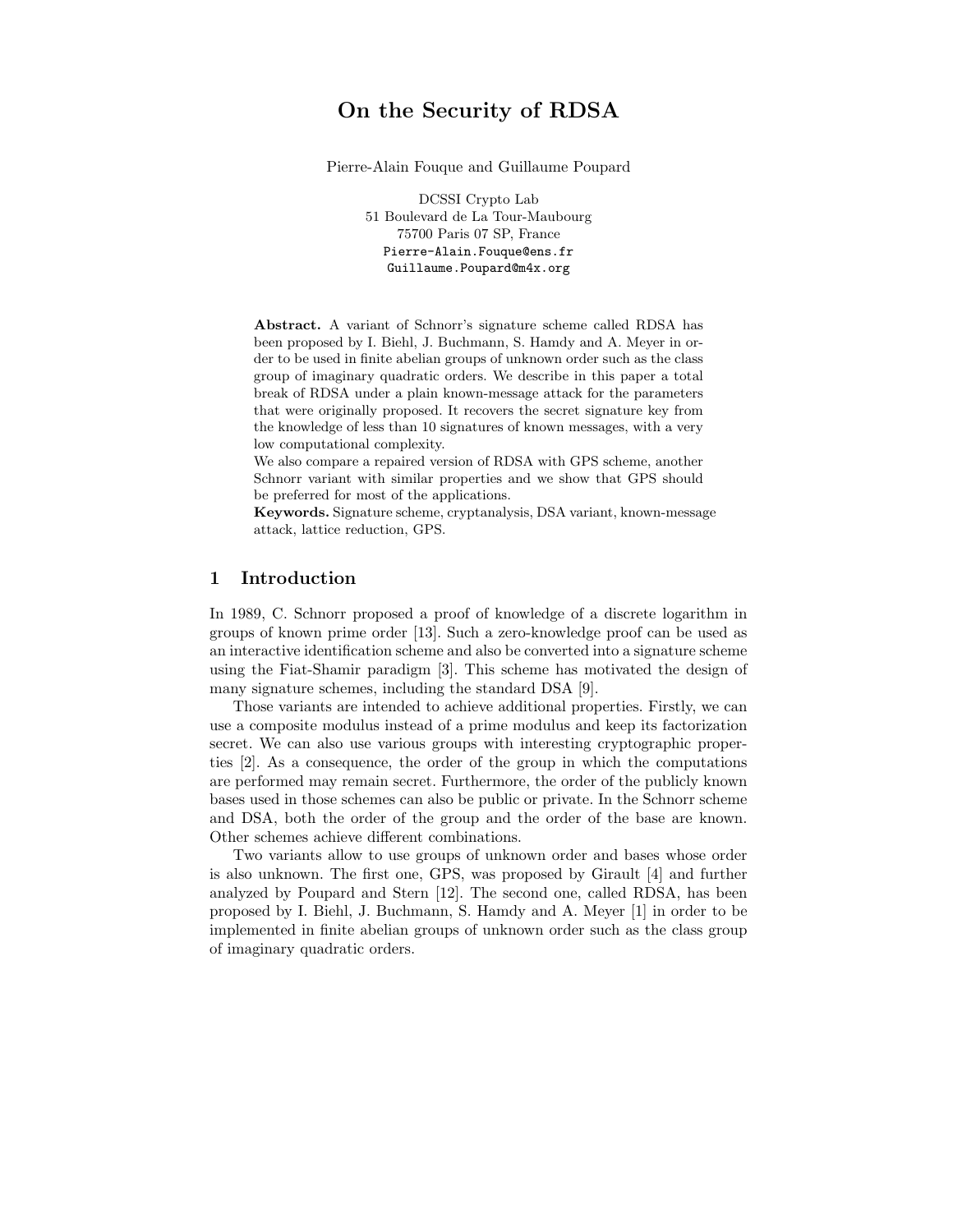#### Our results

In this paper, we describe a total break of RDSA under a plain known-message attack. It requires the knowledge of a few valid signatures for messages that do not have to be chosen by the attacker. Furthermore, the computational complexity of the attack is very low. As an example, an attacker that observes 10 signatures of known messages can recover the secret signature key using a single computer in about five minutes.

The RDSA scheme is presented in section 2. Then, the attack is described in section 3; some useful tools such as lattice reduction techniques are reminded and a full algorithm is detailed and analyzed. Finally, a comparison between GPS and a repaired version of RDSA shows that GPS should be preferred for most of the applications.

## 2 The RDSA signature scheme

The RDSA signature scheme is fully described in [1] and [2]. It performs computations in a finite abelian group  $G$ , written multiplicatively. The basic idea of RDSA is to transform the Schnorr [14] and the DSA [9] schemes in order to use groups of unknown order.

We remind the RDSA scheme, using the original notations:

- 1. Key generation
	- randomly select an element  $\gamma \in G$ ,
	- randomly select a prime  $q$ ,
	- let  $h(.)$  be a cryptographic hash function with outputs in the range [0, q 1],
	- randomly select an integer  $a \in [2, q-1]$ ,
	- compute  $\alpha = \gamma^a$ .

The public key is  $(G, \gamma, \alpha, q)$  and the private key is a.

#### 2. Signature of a message M

- randomly select an integer  $k \in [0, q-1]$ ,
- compute  $\rho = \gamma^k$ ,  $e = h(M||\rho)$  and  $x = k a \times e$ ,
- compute integers s and  $\ell$  such that  $x = \ell \times q + s$  and  $0 \leq s < q$ ,
- compute  $\lambda = \gamma^{\ell}$ .

The signature of the message M is  $(s, \rho, \lambda)$ .

#### 3. Verification

A triplet  $(s, \varrho, \lambda) \in \mathbb{Z} \times G \times G$  is a valid signature of the message M if and only if  $0 \le s < q$  and  $\gamma^s \alpha^{h(M||\varrho)} \lambda^q = \varrho$ .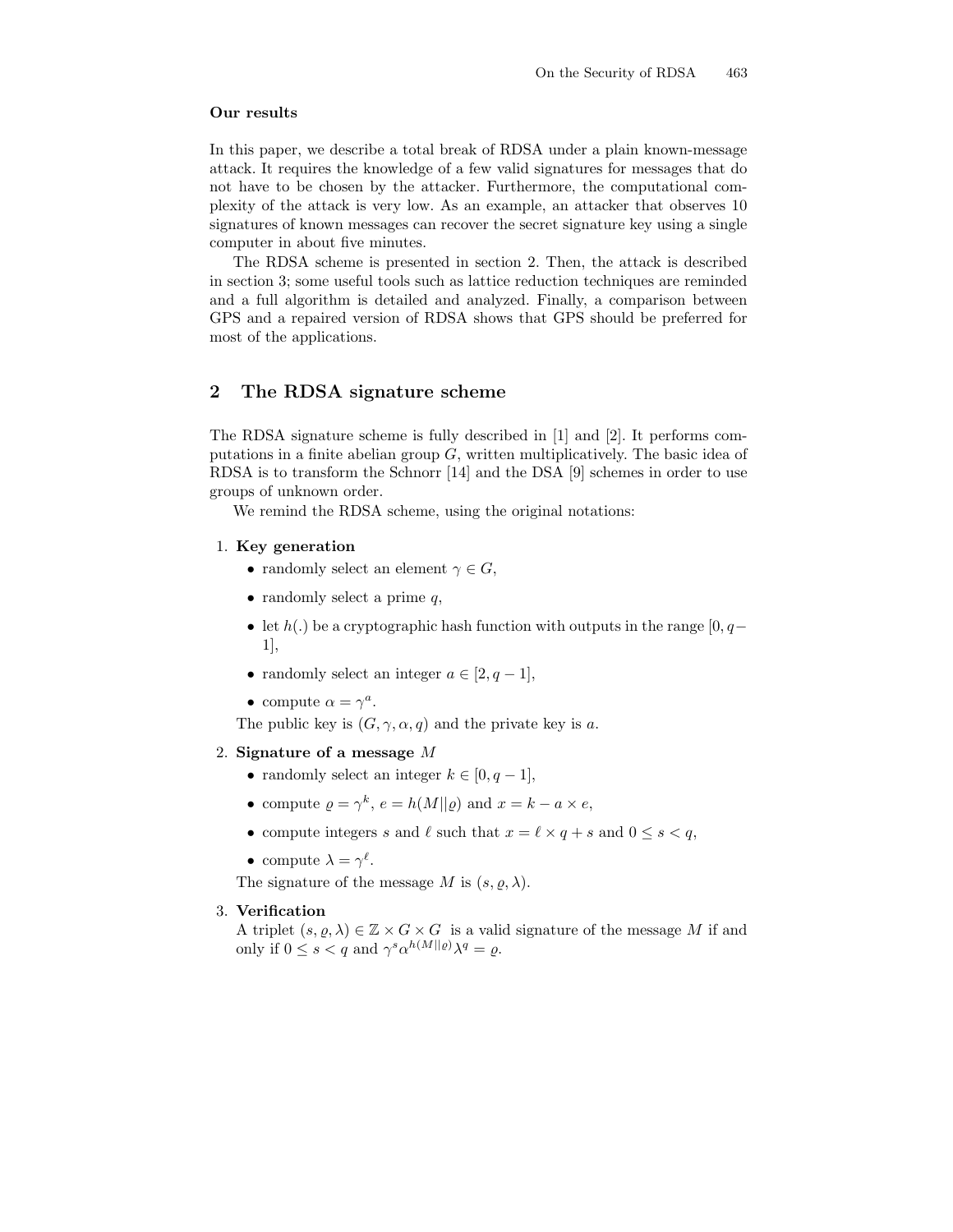464 Pierre-Alain Fouque and Guillaume Poupard



Fig. 1. RDSA identification scheme

This signature scheme follows the Fiat-Shamir paradigm [3] that transforms any 3-move zero-knowledge interactive identification scheme in a signature scheme. This heuristic has been widely used to design signature schemes, even if the resulting security is only guaranteed in the random oracle model (see [10] for general results). Figure 1 describes what we call RDSA identification scheme. Note: This scheme can be modified in order to make the signatures shorter, without reducing the security nor increasing the computation time. The idea is to output  $(e, s, \lambda)$  instead of  $(s, \varrho, \lambda)$  as the signature and to use the following verification procedure:

#### 3bis. Verification

A triplet  $(e, s, \lambda) \in \mathbb{Z} \times \mathbb{Z} \times G$  is a valid signature of the message M if and only if  $0 \le e < q$ ,  $0 \le s < q$  and  $h(M||\gamma^s \alpha^e \lambda^q) = e$ .

#### 2.1 Security results on RDSA

The aim of the security analysis or RDSA is to prove that if an attacker has a non negligible probability of success to forge a valid signature, it can be transformed into an efficient algorithm that solves a problem which intractability is widely assumed.

We now define the number theoretical problems used in the analysis of RDSA. We note  $\langle \alpha \rangle$  the subgroup of G generated by the element  $\alpha \in G$ :

Discrete logarithm problem: given elements  $\alpha \in G$  and  $\beta \in <\alpha>$ , find an integer k with  $\alpha^k = \beta$ .

**Order problem:** given an element  $\alpha \in G$ , find a non zero multiple of the order of  $\alpha$ .

**Root problem:** given a prime number  $q$  that does not divide the order of  $G$ and an element  $\alpha \in G$ , find an element  $\beta \in G$  with  $\beta^q = \alpha$ .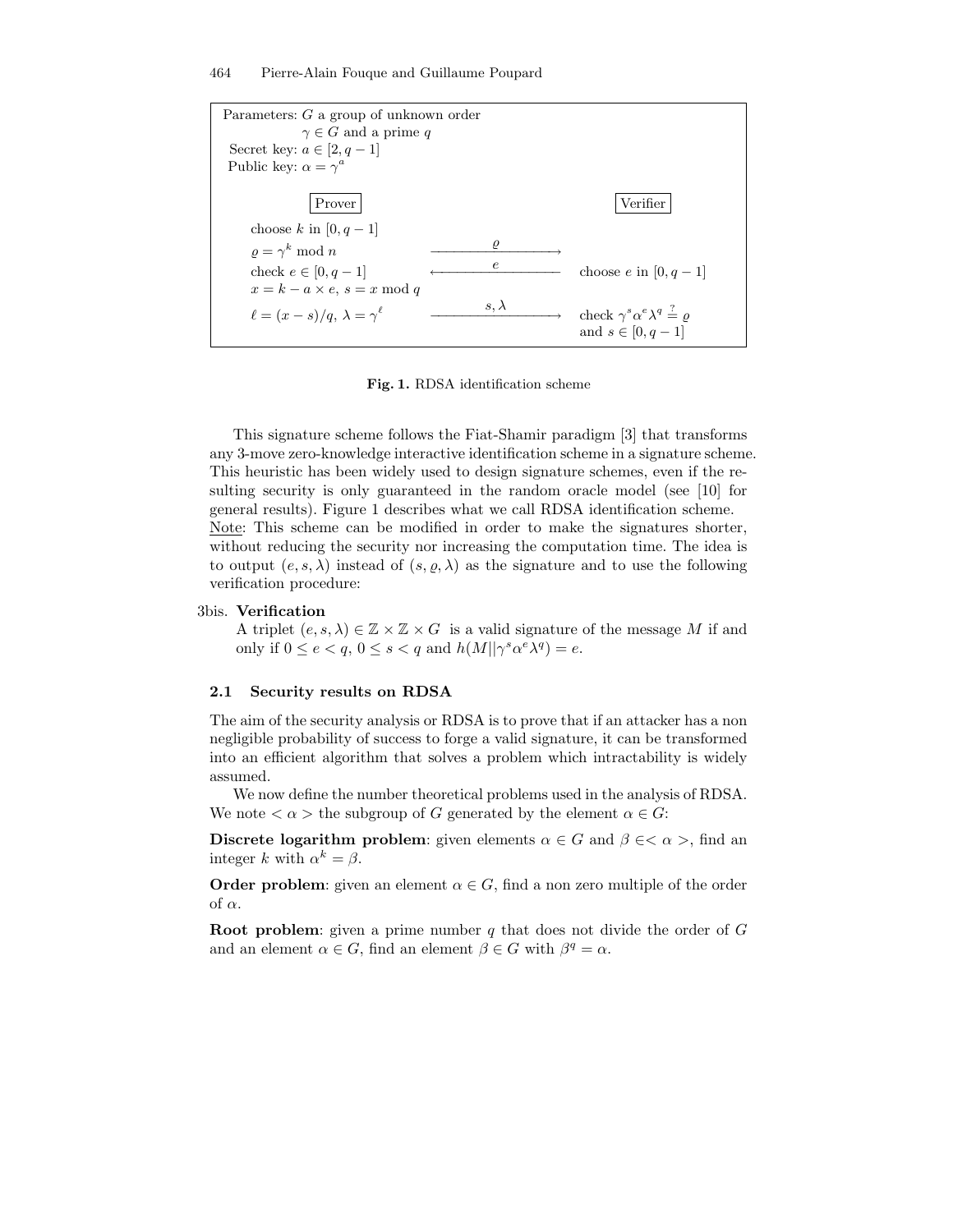**Small discrete log existence problem:** given an integer q and elements  $\alpha \in G$ and  $\beta \in \langle \alpha \rangle$ , decide if there exists  $k \in [0, q-1]$  such that  $\alpha^k = \beta$ .

The security analysis of RDSA is based on the forking lemma of Pointcheval and Stern [10]. It is claimed in [1] that RDSA is secure against no-message attack in the random oracle model. Then, using a simulation argument, the following theorem is announced:

**Theorem 1 (from [1]).** In the random oracle model, if an existential forgery of a RDSA signature using an adaptively chosen message attack has a nonnegligible probability of success, then the root problem or the small discrete log existence problem can be solved in probabilistic polynomial time. Probabilities are taken over random tapes, random oracles and public keys.

The authors of RDSA also propose a modification of the signature scheme to avoid the assumption of intractability of the small discrete log existence problem. Let  $L$  be an approximation of the (unknown) order of the group  $G$ . Instead of choosing the random k in  $[0, q-1]$ , it is chosen in  $[0, q \times L^2]$ . We will further refer to this variant as RDSA2. The drawback, in comparison with RDSA, is an important degradation of performances.

### 3 A total break of RDSA under a known-message attack

#### 3.1 Preliminary remarks on RDSA identification scheme

Before describing the attack against RDSA signature scheme, let us first have a look on the related interactive identification scheme described in figure 1. The main observation is that the random number  $k \in [0, q-1]$  is used to mask the secret key a in the equation  $x = k - a \times e$ . However, since there is no modular reduction like in the Schnorr scheme, this random number is too small to hide all the secret. More precisely, after euclidian division of  $x$  by  $q$ ,

$$
x = \ell \times q + s \quad \text{with} \quad 0 \le s < q
$$

the quotient  $\ell$  is a very good approximation of  $(-a \times e)/q$ 

$$
\ell = \left\lfloor \frac{x}{q} \right\rfloor = \left\lfloor \frac{k - a \times e}{q} \right\rfloor = \left\lfloor \frac{-a \times e}{q} \right\rfloor + \varepsilon \text{ with } \varepsilon \in \{0, 1\}
$$

This first remark can be combined with a second very simple one; the value of  $\ell$  is not disclosed to the verifier but only  $\lambda = \gamma^{\ell}$  is transmitted. We could assume that if the discrete logarithm problem is intractable, the value of  $\ell$  is not disclosed. However, since we have seen that  $\ell$  is approximately equal to  $(-a \times e)/q$ and  $a \in [0, q-1]$ , the size of  $\ell$  is the same as the size of e. Consequently, if e is small enough, the verifier can use an algorithm such as the Pollard rho method [11], or even an exhaustive search, to compute  $\ell$  from  $\lambda$ .

In conclusion, if the verifier sends a small enough challenge e, he can compute  $\ell$  and consequently learn a good approximation of  $(a \times e)/q$ . Then it is easy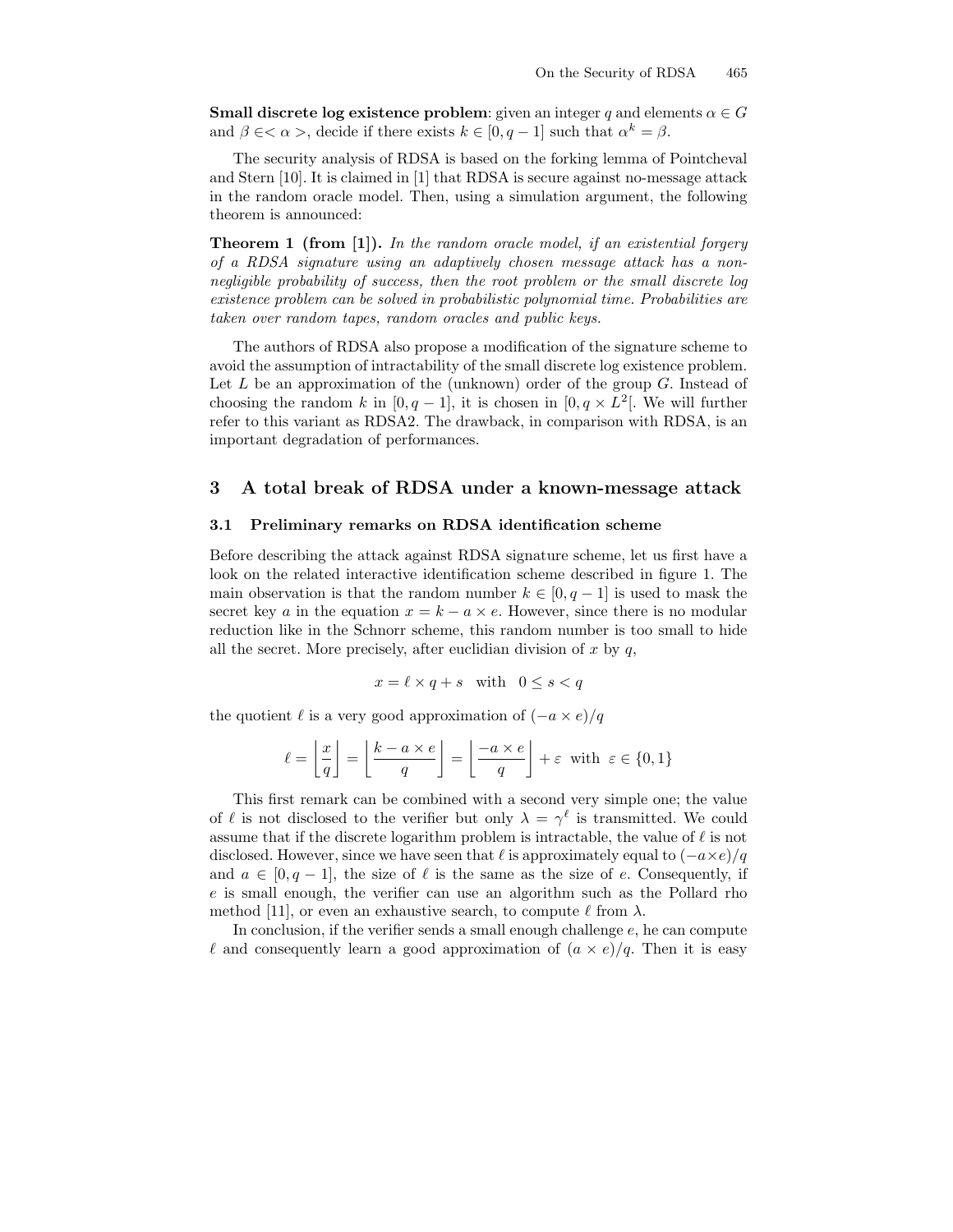to deduce the most significant bits of the secret key  $a$ . Indeed, assume  $e$  is δ bits long; as we have  $s = k - a \times e - \ell \times q$  and  $0 \leq s < q$ , we obtain  $|a \times e + \ell \times q| < q + |k| < 2q$ . Therefore  $|a - \frac{-\ell q}{e}|$  $\left| \begin{array}{c} \frac{2q}{e} & \text{and the } (\delta - 1) \text{ most} \end{array} \right|$ significant bits of  $-\ell q/e$  and a are the same.

Furthermore, this attack can be iterated with challenges of increasing size; the most significant bits of a allow to upper and lower bound the discrete logarithm  $\ell$  of  $\lambda$  and a variant of the Pollard rho method enables to compute such discrete logs. Finally, the whole key a is recovered.

The flaw in the RDSA identification scheme is that the zero-knowledge property is not satisfied; a malicious verifier can learn information during authentication. Of course, such an adversary does not really follow the protocol since it does not randomly choose the challenges. We could hope for the protocol to be at least "honest verifier zero-knowledge". This condition would be sufficient to apply the forking lemma. However, we will see in the sequel that even if verifiers are honest, the protocol is not zero-knowledge. This means that it is not secure, even against passive adversaries that just eavesdrop communications. A consequence is that the forking lemma cannot be used and that the proof of theorem 1 collapses.

Let us now turn to the analysis of RDSA signature scheme. The main difference with the identification scheme is that the challenges are no longer chosen by the verifier but computed as the hash value of the commitment  $\rho = \gamma^k$  and of the message M to be signed:  $e = h(M||\gamma^k)$ . The consequence is that it is no longer possible for an attacker to control the size of e. At first sight, this seems to defeat the attack against the identification scheme we have just described. However, we explain in the following how to combine known valid signatures in order to obtain some "pseudo-signatures" with small e.

#### 3.2 Generic algorithms for computing discrete logarithms

In any group G, the computation of discrete logarithms in base  $\gamma \in G$  of order n can be performed in time  $O(\sqrt{n})$  group multiplications with the baby-step giantstep algorithm. This algorithm is deterministic but requires storage for  $O(\sqrt{n})$ elements so it is usually advised to use Pollard's rho algorithm [11] which has, heuristically, a similar running time but requires only a negligible amount of memory. Shoup proved in [15] that those algorithms are optimal for computing discrete logarithms in any group, i.e. without trying to take advantage of any additional algebraic structure.

Furthermore, if it is known that the discrete logarithm lies within a restricted interval of width w, another algorithm of Pollard  $[11, 16]$  called the lambda method (or the method for catching kangaroos) finds the discrete log in time  $O(\sqrt{w})$  and space for  $O(\log w)$  group elements.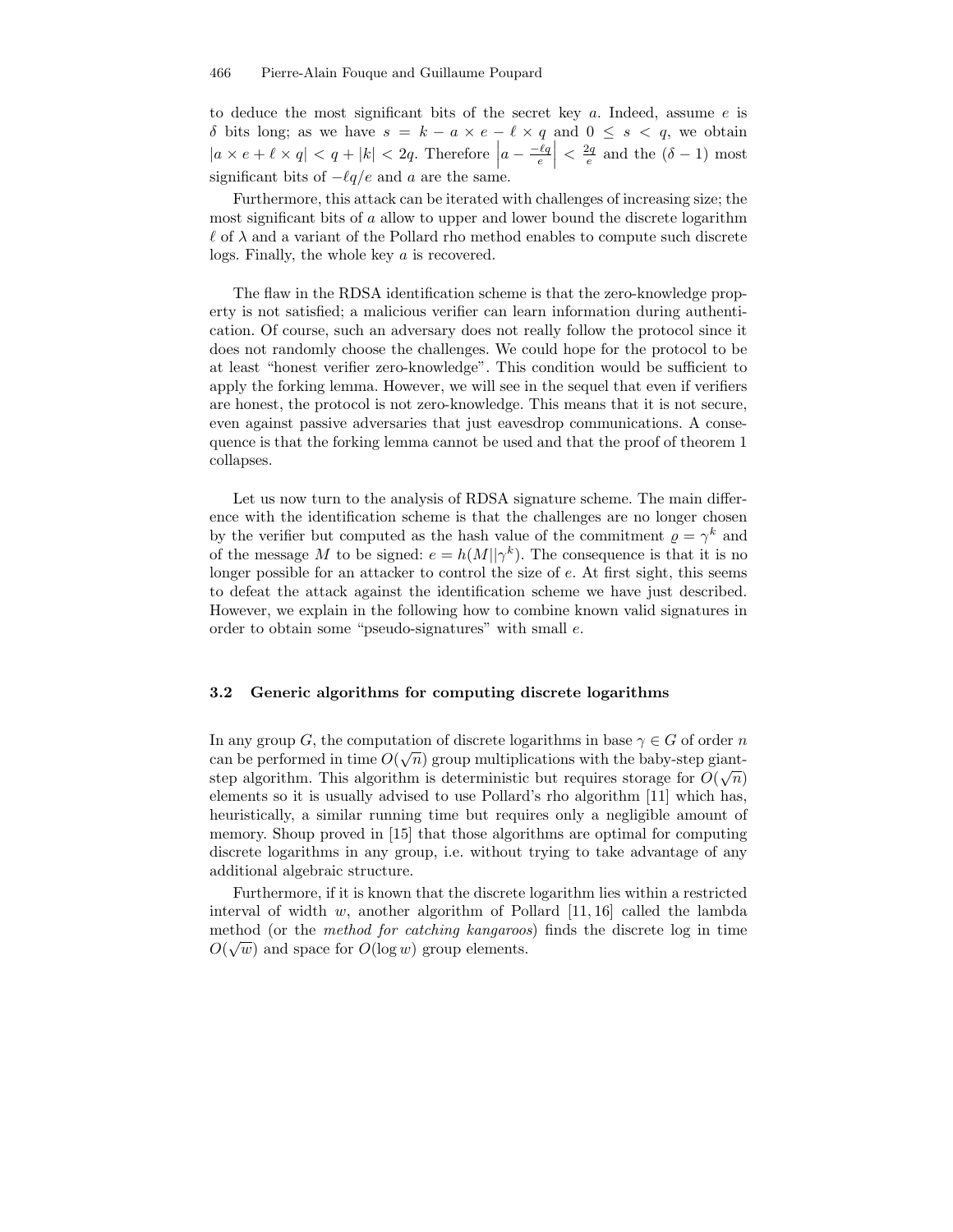#### 3.3 The LLL toolbox

The lattice reduction algorithm of Lenstra, Lenstra and Lovász [7] has been widely used in cryptanalysis to break many kinds of cryptosystems. Details on lattice reduction techniques are out of the scope of this paper so we refer to [6] for details and extensive bibliography.

It should be noted that the LLL algorithm has already been used by Howgrave-Graham and Smart [5] and then by Nguyen and Shparlinski [8] to attack DSA if ephemeral keys, the equivalent of the k parameter in RDSA, are partially known.

We use LLL to solve the following problem: given  $(e_1, ... e_n) \in [0, q-1]^n$ , find  $\sum_{j=1}^{n} c_j \times e_j$  has a prescribed bit size. integer coefficients  $(c_1, ... c_n)$  as small as possible such that the linear combination

Consider the matrix M where the n rows are seen as  $(n + 1)$ -dimensional vectors that define a lattice in  $\mathbb{Z}^{n+1}$ :

$$
M = \begin{pmatrix} e_1 & A & 0 & \cdots & 0 \\ e_2 & 0 & A & \ddots & \vdots \\ \vdots & \vdots & \ddots & \ddots & 0 \\ e_n & 0 & \cdots & 0 & A \end{pmatrix}
$$

The aim of a reduction algorithm, such as LLL, is to compute a "reduced" basis, i.e. a basis of the same lattice with short vectors that are "nearly" orthogonal. Let us consider a vector  $V$  of such a basis; it is a linear combination of the rows of M so all its coordinates, except the first one, are multiples of  $\Lambda$ :

$$
V = \sum_{j=1}^{n} c_j \times (e_j, \overbrace{0, \dots, 0}^{j-1}, A, \overbrace{0, \dots, 0}^{n-j})
$$

$$
= \left( \left( \sum_{j=1}^{n} c_j \times e_j \right), A \times c_1, \dots, A \times c_n \right)
$$

In order to estimate the size of the coordinates of  $V$ , let us compute the determinant  $\Delta$  and then the volume of the lattice:

$$
\Delta = \det(M \times {}^{t} M) = \begin{vmatrix} e_1^2 + A^2 & e_1 \times e_2 & e_1 \times e_3 & \cdots & e_1 \times e_n \\ e_2 \times e_1 & e_2^2 + A^2 & e_2 \times e_3 & \cdots & e_2 \times e_n \\ e_3 \times e_1 & e_3 \times e_2 & \ddots & \vdots \\ \vdots & \ddots & \ddots & \vdots \\ e_n \times e_1 & \cdots & \cdots & e_n \times e_{n-1} & e_n^2 + A^2 \end{vmatrix}
$$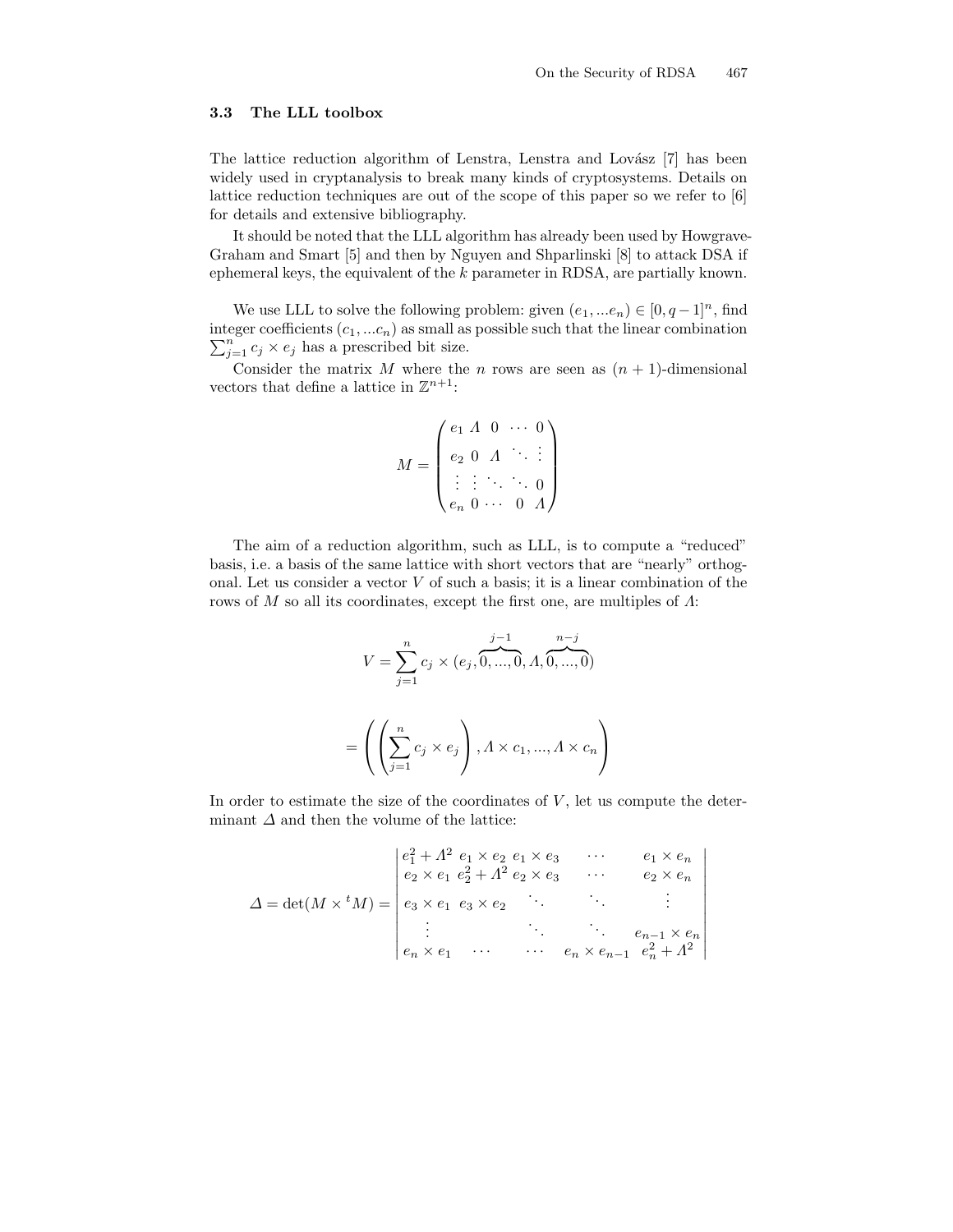If we assume that  $E$  is an order of magnitude of  $e_i$ , we can compute an approximation of  $\Delta$ :

$$
\Delta \approx \begin{vmatrix} E^2 + A^2 & E^2 & \cdots & E^2 \\ E^2 & E^2 + A^2 & \ddots & \vdots \\ \vdots & \ddots & \ddots & E^2 \\ E^2 & \cdots & E^2 & E^2 + A^2 \end{vmatrix} = A^{2(n-1)} \left( A^2 + nE^2 \right)
$$

The LLL lattice reduction algorithm is expected to output a short vector V of the lattice:

$$
V = (\widetilde{e}, A \times c_1, ... A \times c_n) \text{ with } \widetilde{e} = \sum_{j=1}^n c_j \times e_j
$$

Even if we cannot prove it, we assume that the LLL algorithm outputs a reduced basis with vectors of about the same norm. Of course, this is just heuristic but it is a well known fact that the results of LLL are much better than what can be proved. Furthermore, since we use LLL for cryptanalysis, only the result matters and we will see in section 3.6 that this assumption is validated by the success of the attack in practice.

If the vectors of the reduced basis have similar norms and if the basis is "nearly" orthogonal, we obtain, using the volume  $\sqrt{\Delta}$  of the lattice M, that

$$
\sqrt{\widetilde{e}^2 + A^2 \times \sum_{j=1}^n c_j^2} \approx \left(\sqrt{\varDelta}\right)^{\frac{1}{n}}
$$

Furthermore, since  $V$  is a short vector of the lattice, we assume that all its coordinates have the same order of magnitude ( $\forall j \ \tilde{e} \approx \Lambda \times c_j$ ). We obtain that

$$
\sqrt{n+1} \times \widetilde{e} \approx \left(\sqrt{\Delta}\right)^{\frac{1}{n}}
$$

so

$$
\widetilde{e} \approx \frac{1}{\sqrt{n+1}} \times \Lambda^{\frac{n-1}{n}} \left( \sqrt{\Lambda^2 + nE^2} \right)^{\frac{1}{n}} \approx \Lambda \times \left( \frac{E}{\Lambda} \right)^{\frac{1}{n}} \times \frac{n^{\frac{1}{2n}}}{\sqrt{n+1}}
$$

and

$$
\sum_{j=1}^{n} |c_j| \approx \frac{n\widetilde{e}}{A} \approx \left(\frac{E}{A}\right)^{\frac{1}{n}} \times \frac{n^{1+\frac{1}{2n}}}{\sqrt{n+1}}
$$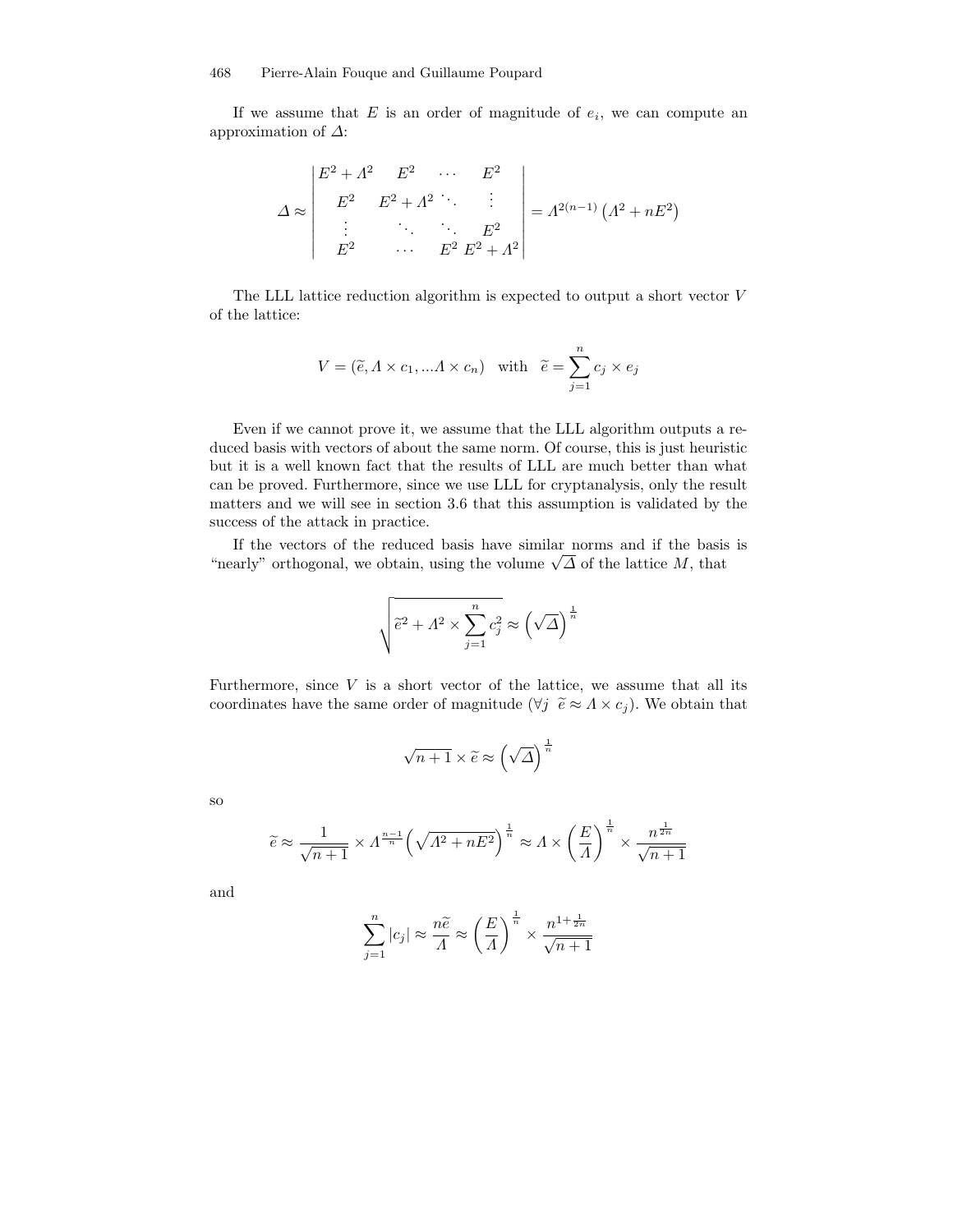With  $E = q$  and assuming  $n \ll \Lambda$  and  $n \ll q$ , we finally obtain first order approximations on the bit size of the integer  $\tilde{e}$  and the sum of the coefficients  $c_i$ :

$$
\log \tilde{e} \approx \log A + \frac{1}{n} \log q - \frac{1}{n} \log A + \frac{1}{2n} \log n - \frac{1}{2} \log(n+1)
$$

$$
\approx \frac{\log q}{n} + \left(1 - \frac{1}{n}\right) \times \log A
$$

$$
\log \left(\sum_{j=1}^{n} |c_j|\right) \approx \log n + \log \tilde{e} - \log A \approx \frac{\log q}{n} - \frac{\log A}{n}
$$

## 3.4 Definition of "pseudo-signatures"

Let us assume that we know valid signatures  $(s_j, \varrho_j, \lambda_j)$  of n messages  $M_j$ . This means that, for all  $j \in [1, n]$ ,  $0 \leq s_j < q$  and  $\gamma^{s_j} \alpha^{h(M_j||g_j)} \lambda_j^q = \varrho_j$ . We note  $e_j = h(M_j || \varrho_j).$ 

We first notice that signatures can be combined in order to obtain what we call "pseudo-signatures", i.e. quadruples  $(\widetilde{e}, \widetilde{s}, \widetilde{\varrho}, \widetilde{\lambda})$  that fit the verification equations  $0 \leq \tilde{s} < q$  and  $\gamma^{\tilde{s}} \alpha^{\tilde{e}} (\tilde{\lambda})^{\tilde{q}} = \tilde{\varrho}$  but that are not necessarily associated to any known message. Let  $c_1, ... c_n$  be *n* integers. The following formulas allow to combine *n* signatures into a pseudo-signature  $(\tilde{e}, \tilde{s}, \tilde{\varrho}, \tilde{\lambda})$ :

$$
\widetilde{e} = \sum_{j=1}^{n} c_j \times e_j
$$
\n
$$
\widetilde{s}_0 = \sum_{j=1}^{n} c_j \times s_j
$$
\n
$$
\widetilde{s} = \widetilde{s}_0 \mod q
$$
\n
$$
\widetilde{Q} = \prod_{j=1}^{n} \varrho_j^{c_j}
$$
\n
$$
\widetilde{\varrho} = \prod_{j=1}^{n} \varrho_j^{c_j}
$$

We verify that  $(\tilde{e}, \tilde{s}, \tilde{\varrho}, \tilde{\lambda})$  is a pseudo-signature because  $0 \leq \tilde{s} < q$  and

$$
\gamma^{\tilde{s}} \alpha^{\tilde{e}} \left(\tilde{\lambda}\right)^{q} = \gamma^{\tilde{s}} \times \alpha^{\sum_{j=1}^{n} c_{j} \times e_{j}} \times \left(\prod_{j=1}^{n} \lambda_{j}^{c_{j}}\right)^{q} \times \gamma^{q \times \frac{\tilde{s}_{0} - \tilde{s}}{q}}
$$

$$
= \gamma^{\tilde{s}_{0}} \times \prod_{j=1}^{n} (\alpha^{e_{j}})^{c_{j}} \times \prod_{j=1}^{n} (\lambda_{j}^{q})^{c_{j}} = \prod_{j=1}^{n} (\gamma^{s_{j}} \alpha^{e_{j}} \lambda_{j}^{q})^{c_{j}} = \prod_{j=1}^{n} \varrho_{j}^{c_{j}} = \tilde{\varrho}
$$

If we further note  $\widetilde{k}$  the discrete log of  $\widetilde{\varrho}$  in base  $\gamma$  and  $\widetilde{\ell}$  the discrete log of  $\lambda$ , we obtain the equation

$$
\log_{\gamma}\left(\gamma^{\widetilde{s}}\alpha^{\widetilde{e}}\left(\widetilde{\lambda}\right)^{q}\right)=\widetilde{s}+\widetilde{e}\times a+q\times\widetilde{\ell}=\log_{\gamma}(\widetilde{\varrho})=\widetilde{k}
$$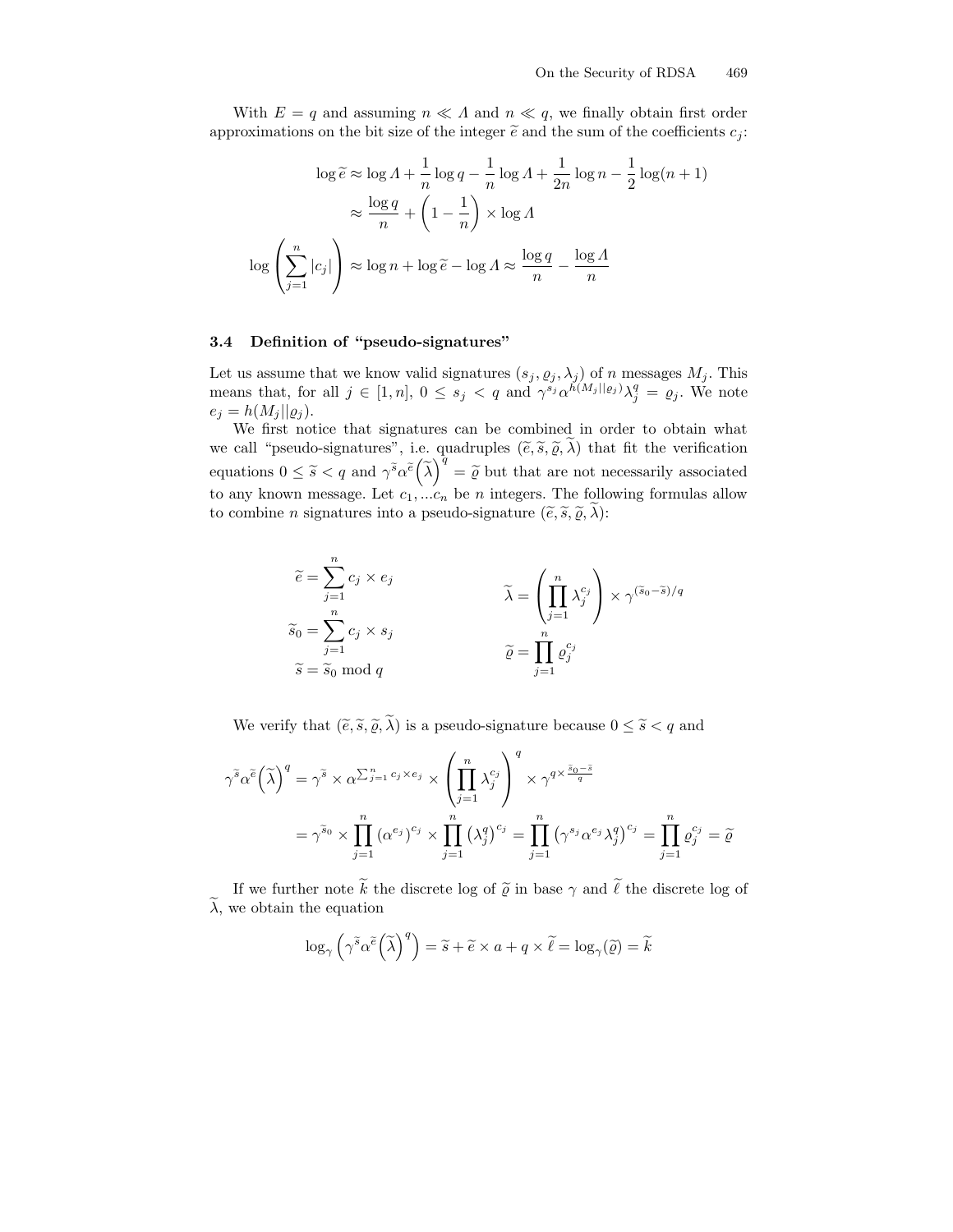so

$$
q \times \widetilde{\ell} + \widetilde{s} = \widetilde{k} - a \times \widetilde{e}
$$

where q,  $\tilde{s}$  and  $\tilde{e}$  are known, a and  $\tilde{k}$  are unknown and  $\tilde{\ell}$  can be computed if it lies in a small enough range to make the Pollard-lambda algorithm practical on  $\lambda$ .

#### 3.5 The attack

The attack is basically a loop where some bits of the secret key a are found at each round, from the most significant ones to the least significant. Let us assume that, after i rounds, the  $\beta_i$  most significant bits of the secret key a are known. We note  $a = a_i + a'_i$ , where  $a_i$  is known and  $a'_i$  is bounded by  $\underline{A}_i \le a'_i \le \overline{A}_i$ . Initially,  $\underline{A}_0 = 2$ ,  $A_0 = q - 1$  and  $a_0 = 0$ .

Let us further compute a pseudo-signature  $(\tilde{e}, \tilde{s}, \tilde{\rho}, \tilde{\lambda})$  using the coefficients  $c_1, ... c_n$  output by the LLL-based algorithm of section 3.3 with a parameter  $\Lambda_i$ that will be precised below.

Firstly,  $\widetilde{k}$  is equal to the linear combination  $\sum_{j=1}^{n} c_j \times k_j$  of the (unknown) integers  $k_j$ . Since  $0 \leq k_j < q$ , we have

$$
\underline{K}_i \le \widetilde{k} \le \overline{K}_i \quad \text{with} \quad \underline{K}_i = (q-1) \sum_{c_j < 0} c_j \quad \text{and} \quad \overline{K}_i = (q-1) \sum_{c_j > 0} c_j
$$

We immediately see that  $\widetilde{k} - \widetilde{e} \times a$  is bounded by

$$
\underline{K}_i - \widetilde{e} \times a_i - \widetilde{e} \times \overline{A}_i \le \widetilde{k} - \widetilde{e} \times (a_i + a'_i) \le \overline{K}_i - \widetilde{e} \times a_i - \widetilde{e} \times \underline{A}_i
$$

and consequently that

$$
\frac{\underline{K}_{i} - \widetilde{e} \times \overline{A}_{i}}{q} - \frac{\widetilde{e} \times a_{i}}{q} - 1 < \left\lfloor \frac{\widetilde{k} - \widetilde{e} \times (a_{i} + a'_{i})}{q} \right\rfloor \leq \frac{\overline{K}_{i} - \widetilde{e} \times \underline{A}_{i}}{q} - \frac{\widetilde{e} \times a_{i}}{q}
$$

We observe that  $\widetilde{\ell} = |(\widetilde{k} - \widetilde{e} \times a)/q|$  so we obtain bounds for  $\widetilde{\ell}:$ 

$$
\widetilde{\ell} = \left[ -\frac{\widetilde{e} \times a_i}{q} \right] + \delta \text{ with } \delta \in \left\{ \left[ \frac{\underline{K}_i - \widetilde{e} \times \overline{A}_i}{q} \right], ..., \left[ \frac{\overline{K}_i - \widetilde{e} \times \underline{A}_i}{q} \right] + 1 \right\}
$$

If the range of  $\delta$  is not too large,  $\tilde{\ell}$  can be computed from  $\tilde{\lambda}$  using an algorithm described in section 3.2. Since  $\widetilde{k} - \widetilde{e} \times a = q \times \widetilde{\ell} + \widetilde{s}$ , we obtain

$$
a = \frac{\widetilde{k} - (q \times \widetilde{\ell} + \widetilde{s})}{\widetilde{e}}
$$

and consequently, using the bounds on  $\widetilde{k}$ ,

$$
\frac{\underline{K}_{i}}{\widetilde{e}} - \frac{q \times \widetilde{\ell} + \widetilde{s}}{\widetilde{e}} \le a \le \frac{\overline{K}_{i}}{\widetilde{e}} - \frac{q \times \widetilde{\ell} + \widetilde{s}}{\widetilde{e}}
$$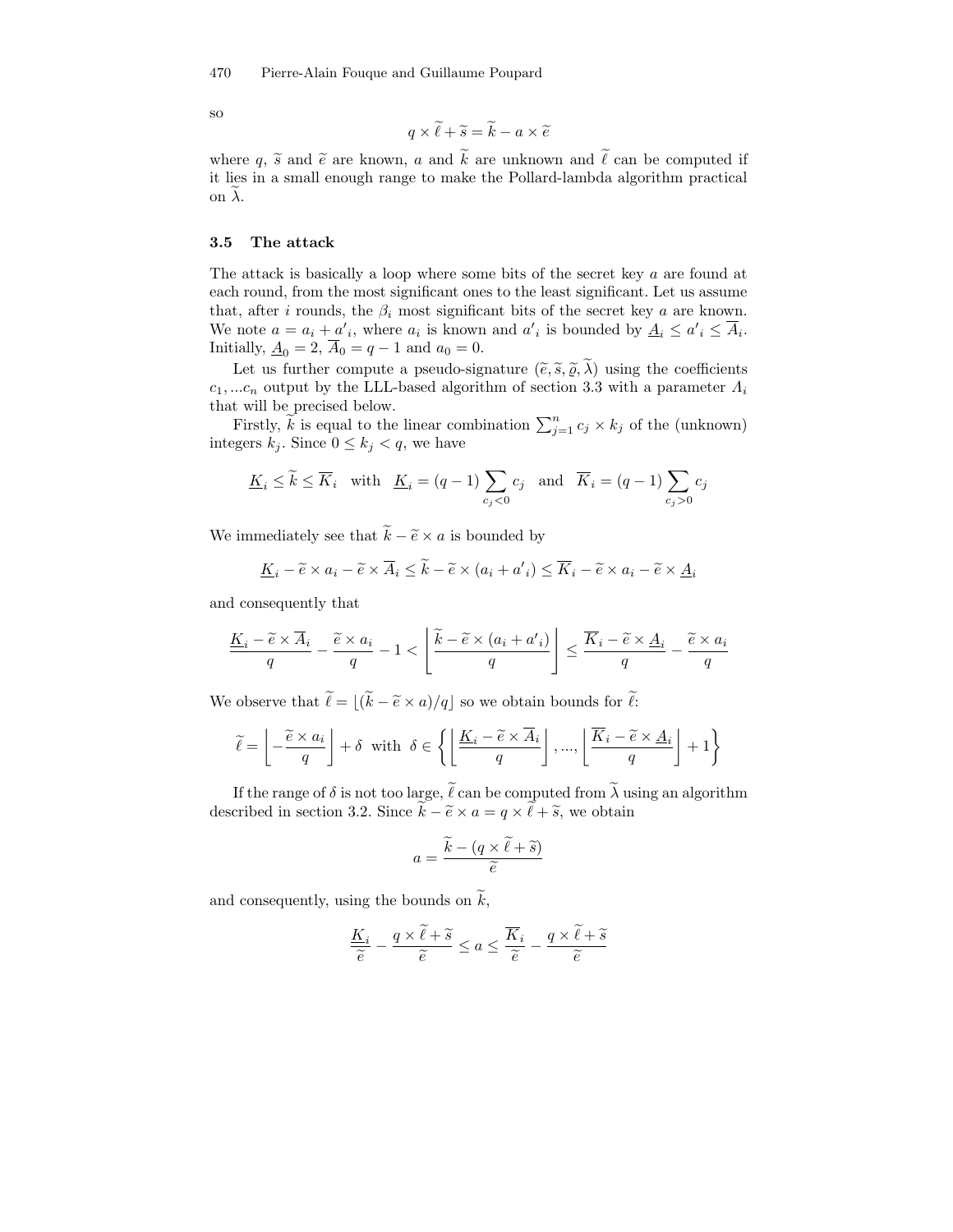We have obtained a new approximation  $a_{i+1}$  of the secret key a:

$$
a_{i+1} = \left\lfloor -\frac{q \times \tilde{\ell} + \tilde{s}}{\tilde{e}} \right\rfloor \quad \text{with} \quad \left\lfloor \frac{\underline{K}_i}{\tilde{e}} \right\rfloor \le a - a_{i+1} \le \left\lfloor \frac{\overline{K}_i}{\tilde{e}} \right\rfloor + 1
$$

Consequently, we define  $\underline{A}_{i+1} =$  $K_i$  $\widetilde{e}$  $\overline{\phantom{a}}$ and  $A_{i+1} =$  $\overline{K}_i$  $\widetilde{e}$ .  $\overline{a}$  $+1$ 

We now consider  $\beta_i = \log q - \log(A_i - \underline{A}_i)$ , i.e.  $\beta_i$  is an estimation of the number of bits of the secret key that have been learned after  $i$  rounds of attack. We estimate the value of  $\beta_{i+1}$ , i.e. the number of bits that have been learned after round  $i + 1$ , using the results of section 3.3:

$$
\beta_{i+1} = \log q - \log(\overline{A}_{i+1} - \underline{A}_{i+1}) \approx \log q - \log \left( \frac{\overline{K}_i - \underline{K}_i}{\widetilde{e}} \right)
$$
  

$$
\approx \log q - \left( \log q + \log \left( \sum_{j=1}^n |c_j| \right) - \log \widetilde{e} \right)
$$
  

$$
\approx \log q - \left( \left( 1 + \frac{1}{n} \right) \log q - \frac{1}{n} \log A_i - \frac{1}{n} \times \log q - \left( 1 - \frac{1}{n} \right) \log A_i \right)
$$
  

$$
\approx \log A_i
$$

Furthermore, the number of group operations needed to find  $\widetilde{\ell}$  is about

$$
\sqrt{\frac{\overline{K}_i - \underline{K}_i + \widetilde{e}(\overline{A}_i - \underline{A}_i)}{q}}
$$

Always using the results of section 3.3, we can write

$$
\log\left(\frac{\overline{K}_i - \underline{K}_i}{q}\right) \approx \left(\log \sum_{j=1}^n |c_j|\right) \approx \frac{1}{n} \log q - \frac{1}{n} \log A_i
$$

$$
\log\left(\frac{\tilde{e}(\overline{A}_i - \underline{A}_i)}{q}\right) \approx \log(\tilde{e}) + \log\left(\frac{\overline{A}_i - \underline{A}_i}{q}\right) \approx \frac{1}{n} \log q + \left(1 - \frac{1}{n}\right) \times \log A_i - \beta_i
$$

If we assume that  $\log \Lambda_i = \beta_{i+1}$  is greater than  $\beta_i$ , i.e. that the number of known bits of  $a$  increases, and if we note  $T$  the number of group operations that can be performed to compute  $\ell$ , we obtain the estimation

$$
\left(1 - \frac{1}{n}\right) (\log A_i - \log q) + \log q - \beta_i \approx \log(T^2)
$$

and finally

$$
\beta_{i+1} \approx \log A_i \approx \frac{2\log T + \beta_i - \frac{1}{n}\log q}{1 - \frac{1}{n}}
$$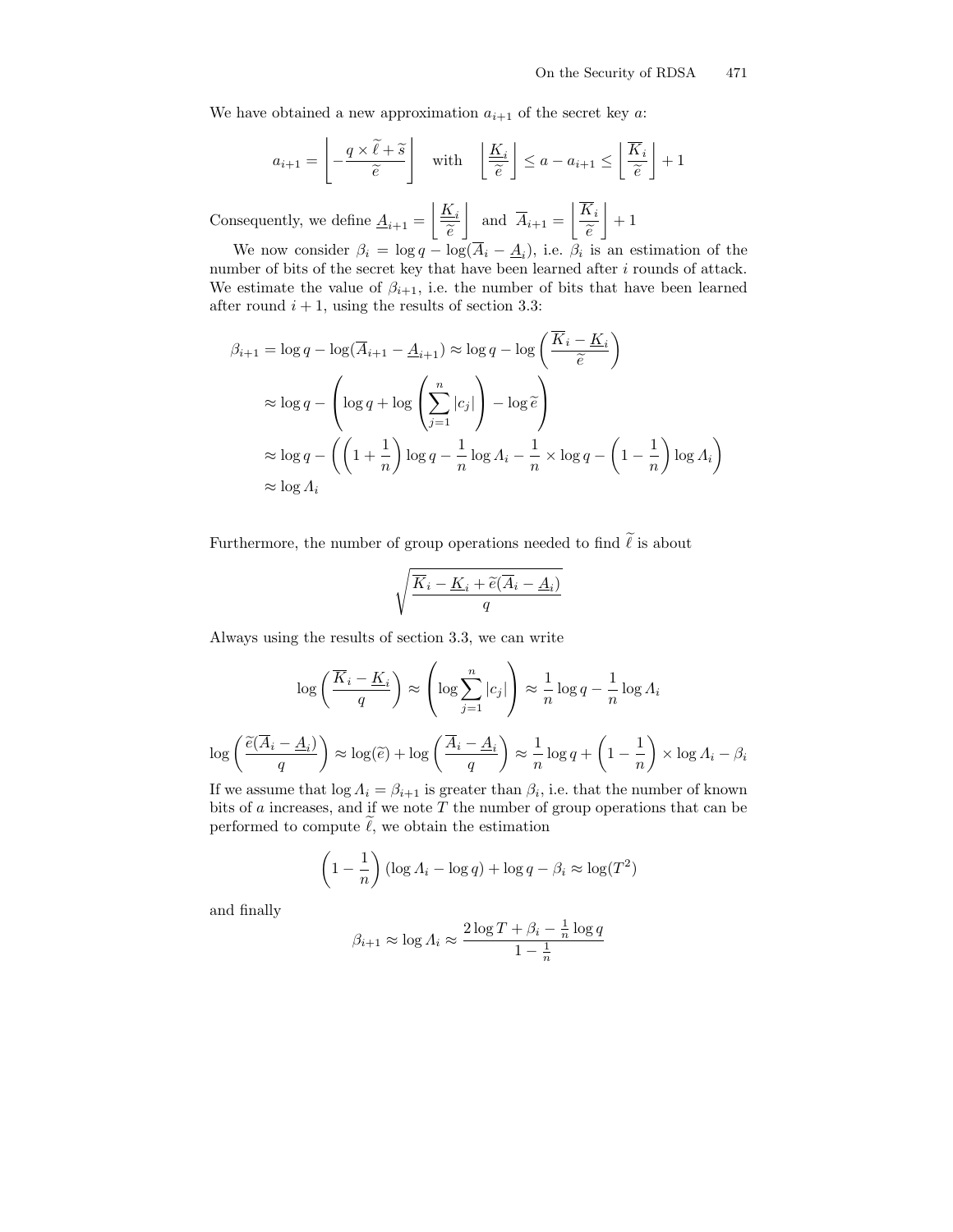

Fig. 2. Practical computation time of the attack  $(\log_2 6)$  the number of group operation) according to the number n of available valid signatures ( $|q| = 160$  bits).

This enables to calibrate the size of  $\Lambda_i$  used for lattice reduction in the algorithm of section 3.3.

We finally obtain the algorithm of appendix A where the inputs are the public key  $(G, \gamma, \alpha, q)$ , the number T of group operations that can be done in G for each computation of a discrete log in a small range, and n signatures  $(s_j, \varrho_j, \lambda_j)$  of messages  $M_i$ . The output is the secret key a.

#### 3.6 Practical efficiency of the attack

An actual implementation of the attack confirms the validity of the previous analysis. It shows that the LLL complexity is small and, consequently, that most of the computation time is used to compute discrete logarithms that lie in known ranges. Figure 2 shows the total number of group operation required to find the secret signature key according to the number of known signatures, for a 160-bit long q parameter.

If we assume that a group operation is performed in 10 milliseconds, the knowledge of 10 signatures of known messages allows to find the secret key in 4 minutes.

As an example, using the randomly chosen 160-bit secret key

 $a = 783747269568486438745024665497732424427783872122$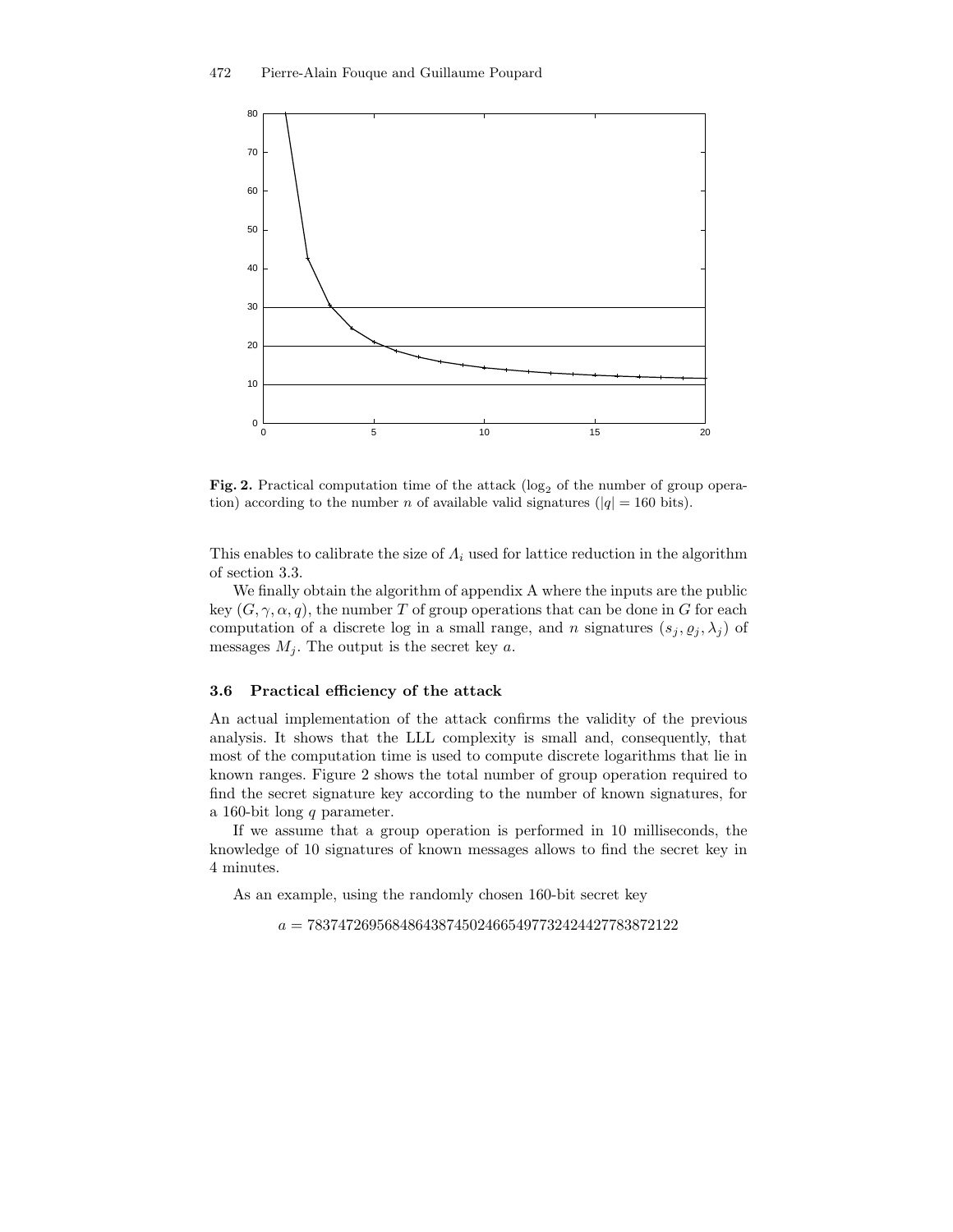and 10 signatures of known randomly chosen messages, the algorithm outputs the following list of approximations of  $a$ :

 $a_1 = 699385134427555275284339311004987510346869139626$  $a_2 = 782479287601512066256106326496551372637480929902$  $a_3 = 783821065851910137404362049317488060299468649498$  $a_4 = 783745856938901542621342549531086555421197152107$  $a_5 = 783747195027730332973546090431994377868006041180$  $a_6 = 783747269878977094681369544174970381613011805054$  $a_7 = 783747269567797050637945617507444265545395300956$  $a_8 = 783747269568502213048617608799840610517322561625$  $a_9 = 783747269568486454929541646754729663729190704664$  $a_{10} = 783747269568486439419860587327869299275855671372$  $a_{11} = 783747269568486438745031810665073621629868186026$  $a_{12} = 783747269568486438745024667262630368177995127031$  $a_{13} = 783747269568486438745024665497085963603094329441$  $a_{14} = 783747269568486438745024665497732432534250967186$  $a_{15} = 783747269568486438745024665497732424427791638474$  $a_{16} = {\bf 783747269568486438745024665497732424427783872134}$ 

We observe that after 16 applications of the LLL algorithm, all the digits of the secret signature key are known, excepted the 2 least significant ones.

## 4 Comparison between RDSA2 and GPS

The attack we have just described shows that the original RDSA scheme cannot be used. An obvious reparation is to use random masking parameters  $k$  chosen in a larger range. The RDSA2 scheme, described in section 2.1, uses  $k \in [0, qL^2]$ where  $L$  is an estimation of the size of group  $G$ . The consequence is an important increasing of the computational complexity for both signers and verifiers.

The GPS scheme was first described in [4]. It is reminded in figure 3, using the RDSA notations in order to highlight the similarities between the two signature schemes. The main difference is the treatment of  $x = k - a \times h(M||\varrho)$ . In GPS, the information x is a part of the signature while it enables to compute s and  $\lambda$ in RDSA2.

GPS is provably secure [12] if  $k \in [0, A]$  where A is much larger than  $q^2$ . We can consider that  $1/2^{80}$  is negligible and consequently we choose  $A = q^2 \times 2^{80}$ . A comparison between RDSA2 and GPS shows that: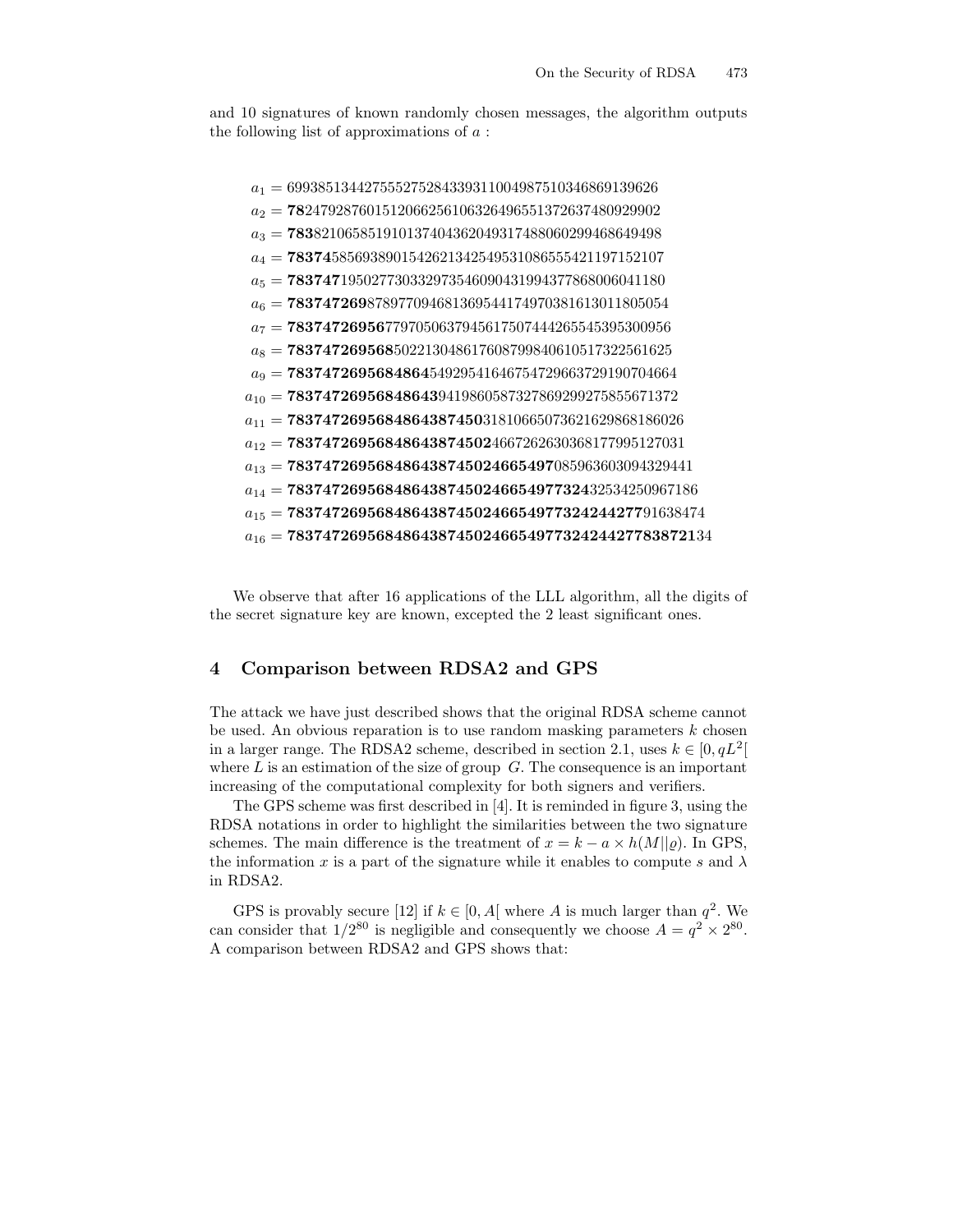|                              | RDSA2                                                 | GPS                                         |
|------------------------------|-------------------------------------------------------|---------------------------------------------|
| $\mathrm{kev}$<br>generation | choose a group $G$ with unknown order                 |                                             |
|                              | choose an element $\gamma \in G$                      |                                             |
|                              | choose a 160-bit prime number q                       |                                             |
|                              | choose a secret key $a \in [2, q-1]$                  |                                             |
|                              | compute the public key $\alpha = \gamma^a$            |                                             |
| signature                    | choose $k \in [2, qL^2]$                              |                                             |
|                              | $\rho = \gamma^k$                                     | choose $k \in [0, q^2 \times 2^{80}]$       |
|                              | $x = k - a \times h(M  \rho)$                         | $\rho = \gamma^k$                           |
|                              | $s = x \bmod q$                                       | $x = k + a \times h(M  \rho)$               |
|                              | $\lambda = \gamma^{\frac{x-s}{q}}$                    |                                             |
|                              | signature $(s, \rho, \lambda)$                        | signature $(\rho, x)$                       |
| verification                 | $s \in [0, q-1]$                                      | $x \in [0, q^2 \times (2^{80} + 1)]$        |
|                              | $\gamma^s \lambda^q \alpha^{h(M  \varrho)} = \varrho$ | $\gamma^x \alpha^{h(M  \varrho)} = \varrho$ |

Fig. 3. Compared description of RDSA2 and GPS

- the security of GPS is based on the intractability of the discrete log problem while the security of RDSA2 is based on a stronger assumption, the intractability of the root problem,
- GPS signatures are shorter than RDSA2 signatures if the group  $G$  has more than  $2^{240}$  elements,
- the random k is larger for RDSA2 than for GPS so precomputation of  $\rho$ takes more time and requires more random bits for RDSA2,
- on-line computation for the signer requires an exponentiation in RDSA2 to compute  $\lambda$  while on-line computation of x in GPS takes a negligible amount of time, even using low cost smart cards,
- verification of an RDSA2 signature requires the computation of exponentiations with shorter exponents so verification is 16% to 32% longer in GPS than in RDSA2.

In conclusion, RDSA is not secure and RDSA2 has no advantage on GPS, whatever the criterion may be, except for verification time.

## References

- 1. I. Biehl, J. Buchmann, S. Hamdy, and A. Meyer. A Signature Scheme Based on the Intractability of Computing Roots. Designs, Codes and Cryptography, 25(3):223– 236, March 2002.
- 2. J. Buchmann and S. Hamdy. A Survey on IQ Cryptography. In Public-Key Cryptography and Computational Number Theory, pages 1–15. Walter de Gruyter, 2001.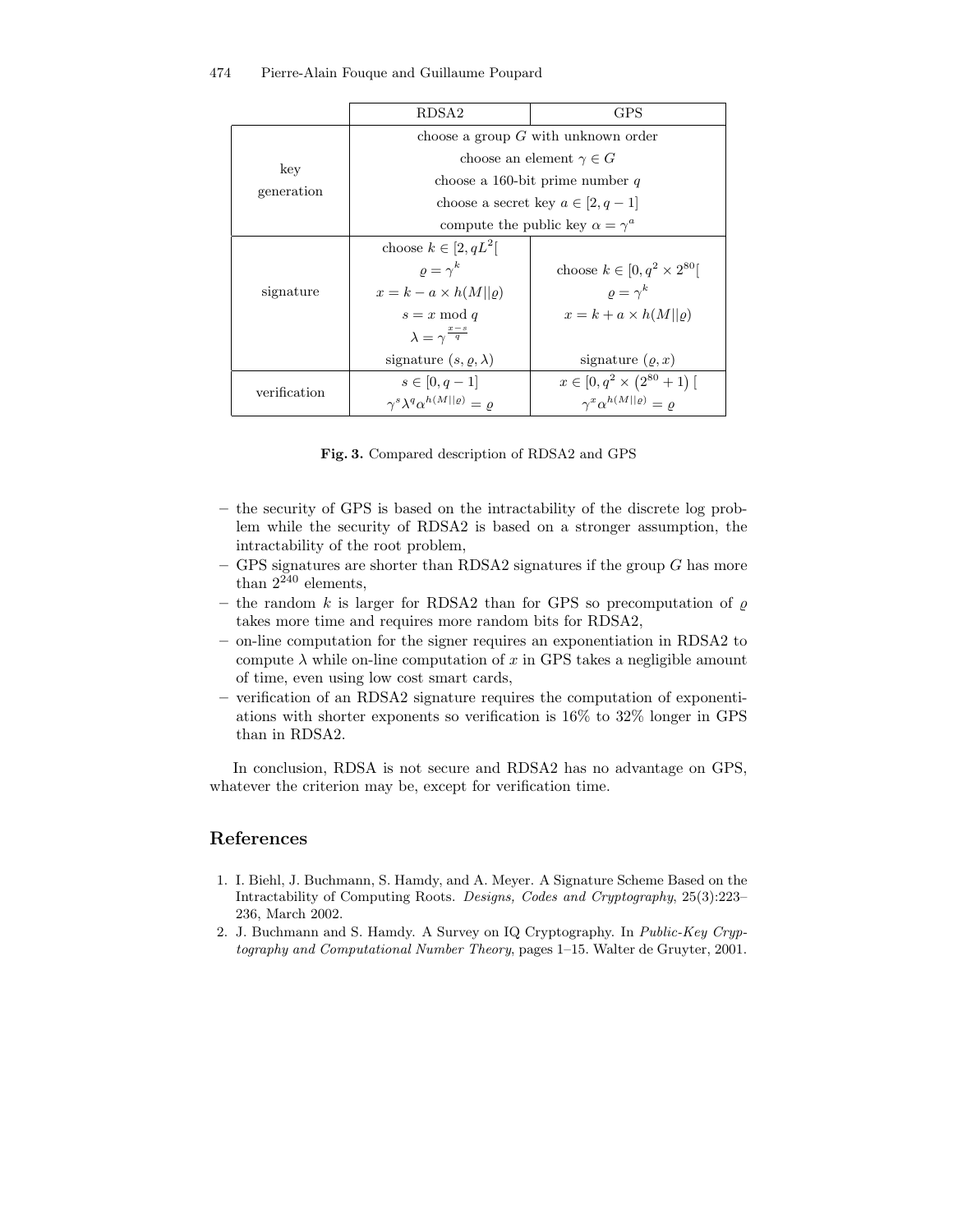- 3. A. Fiat and A. Shamir. How to Prove Yourself: Practical Solutions to Identification and Signature Problems. In Advances in Cryptology – proceedings of CRYPTO '86, Lecture Notes in Computer Science volume 263, pages 186–194. Springer-Verlag, 1987.
- 4. M. Girault. Self-Certified Public Keys. In Advances in Cryptology proceedings of EUROCRYPT '91, Lecture Notes in Computer Science volume 547, pages 490–497. Springer-Verlag, 1992.
- 5. N. Howgrave-Graham and N.P. Smart. Lattice attacks on digital signature schemes. Design, Codes and Cryptography, 23:283 – 290, 2001.
- 6. A. Joux and J. Stern. Lattice reduction: A toolbox for the cryptanalyst. Journal of Cryptology, 11(3):161–185, 1998.
- 7. A. K. Lenstra, H. W. Lenstra, Jr., and L. Lovász. Factoring polynomials with rational coefficients. Mathematische Annalen, 261, 1982.
- 8. P.Q. Nguyen and I.E. Shparlinski. The Insecurity of the Digital Signature Algorithm with Partially Known Nonces. Journal of Cryptology,  $15(3):151 - 176$ , 2002.
- 9. NIST. Digital Signature Standard (DSS). Federal Information Processing Standards PUBlication 186–2, february 2000.
- 10. D. Pointcheval and J. Stern. Security Arguments for Digital Signatures and Blind Signatures. Journal of Cryptology, 13(3):361–396, 2000.
- 11. J. M. Pollard. Monte Carlo Methods for Index Computation (mod p). Mathematics of Computation, 32(143):918–924, July 1978.
- 12. G. Poupard and J. Stern. Security Analysis of a Practical "on the fly" Authentication and Signature Generation. In Advances in Cryptology – proceedings of EUROCRYPT '98, Lecture Notes in Computer Science volume 1403, pages 422– 436. Springer-Verlag, 1998.
- 13. C. P. Schnorr. Efficient Identification and Signatures for Smart Cards. In Advances in Cryptology – proceedings of CRYPTO '89, Lecture Notes in Computer Science volume 435, pages 235–251. Springer-Verlag, 1990.
- 14. C. P. Schnorr. Efficient Signature Generation by Smart Cards. Journal of Cryp $tology, 4(3):161-174, 1991.$
- 15. V. Shoup. Lower Bounds for Discrete Logarithms and Related Problems. In Advances in Cryptology – proceedings of EUROCRYPT '97, Lecture Notes in Computer Science volume 1233, pages 256–266. Springer-Verlag, 1997.
- 16. P. C. van Oorschot and M. J. Wiener. On Diffie-Hellman Key Agreement with Short Exponents. In Advances in Cryptology – proceedings of EUROCRYPT '96, Lecture Notes in Computer Science volume 1070, pages 332–343. Springer-Verlag, 1996.